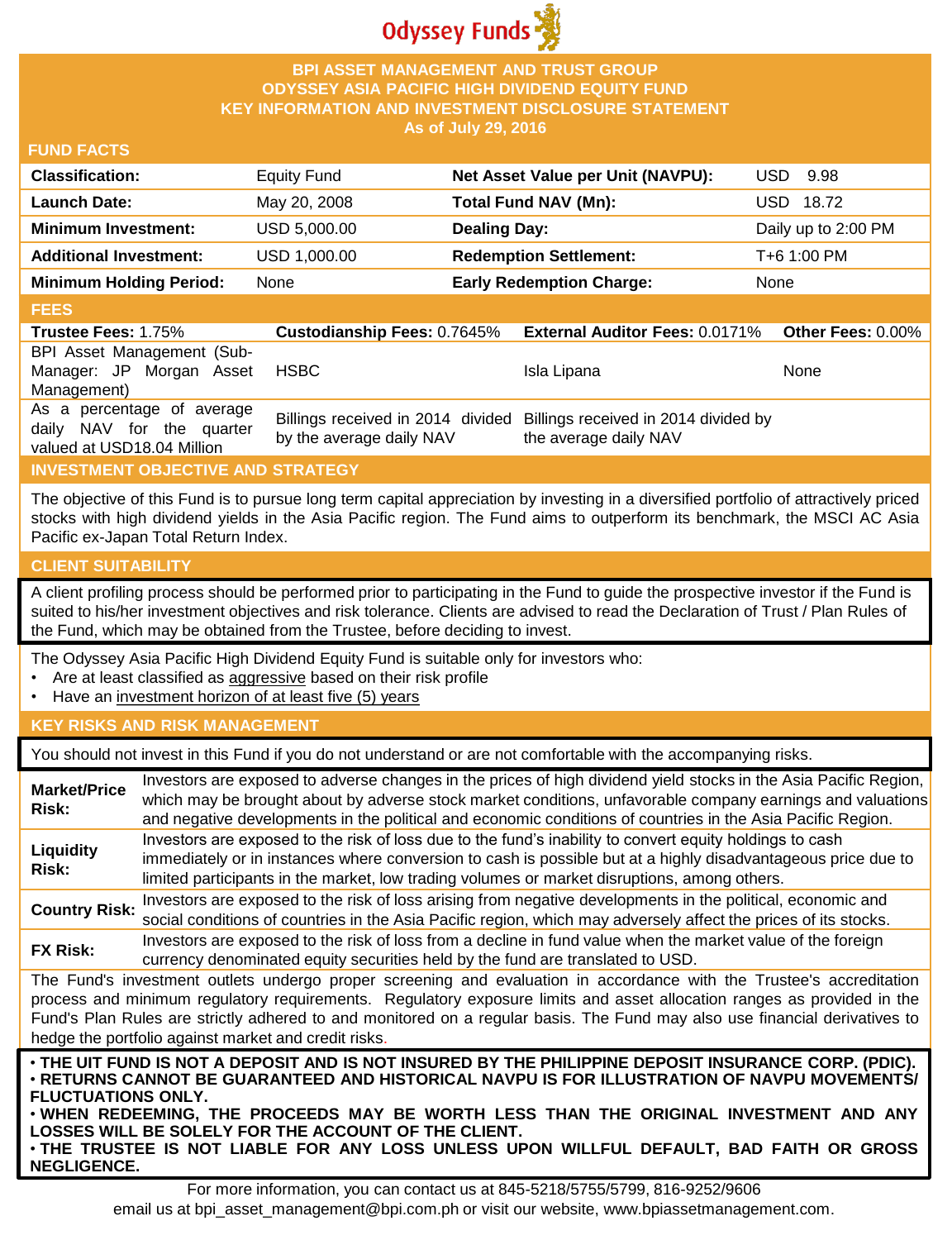## **FUND PERFORMANCE AND STATISTICS AS OF JULY 29, 2016**

(Purely for reference purposes and is not a guarantee of future results)



| <b>CUMULATIVE PERFORMANCE (%) 1</b>    |            |         |       |         |         |                   |
|----------------------------------------|------------|---------|-------|---------|---------|-------------------|
|                                        | 1 mo       | 3 mos   | 6 mos | 1 YR    | 3 YRS   | S.I. <sup>5</sup> |
| Fund                                   | 5.94       | 3.21    | 14.71 | $-0.99$ | 3.53    | $-0.20$           |
| <b>Benchmark</b>                       | 5.58       | 6.13    | 17.26 | $-0.25$ | 8.29    | 11.70             |
| <b>ANNUALIZED PERFORMANCE (%) 1</b>    |            |         |       |         |         |                   |
|                                        | 1 YR       | 2 YRS   | 3 YRS | 4 YRS   | 5 YRS   | S.I. <sup>5</sup> |
| Fund                                   | $-0.99$    | $-3.51$ | 1.16  | 2.25    | $-0.57$ | $-0.02$           |
| <b>Benchmark</b>                       | $-0.25$    | $-4.68$ | 2.69  | 3.89    | 1.01    | 1.36              |
| <b>CALENDAR YEAR PERFORMANCE (%) 1</b> |            |         |       |         |         |                   |
|                                        | <b>YTD</b> | 2015    | 2014  | 2013    | 2012    | 2011              |
| Fund                                   | 7.66       | $-9.91$ | 7.08  | $-5.41$ | 21.10   | $-18.24$          |
| <b>Benchmark</b>                       | 7.99       | $-9.47$ | 3.71  | 2.65    | 22.75   | $-15.59$          |

| NAVPU over the past 12 months            |         |
|------------------------------------------|---------|
| Highest                                  | 10.09   |
| Lowest                                   | 8.13    |
| <b>STATISTICS</b>                        |         |
| Portfolio Beta                           | 0.95    |
| Volatility, Past 1 Year (%) <sup>2</sup> | 18.67   |
| Sharpe Ratio <sup>3</sup>                | $-0.01$ |
| Information Ratio <sup>4</sup>           | $-0.04$ |
| Current Number of Holdings               | 69      |
|                                          |         |

### <sup>1</sup>Returns are net of fees.

<sup>2</sup>Measures the degree to which the Fund fluctuates vis-à-vis its average return over a period of time.

<sup>3</sup>Used to characterize how well the return of a Fund compensates the investor for the level of risk taken. The higher the number, the better.

<sup>4</sup>Measures reward-to-risk efficiency of the portfolio relative to the benchmark. The higher the number, the higher the reward per unit of risk.

<sup>5</sup>Since inception.

\*Declaration of Trust is available upon request through branch of account.

| <b>PORTFOLIO COMPOSITION</b>       |               | <b>TOP TEN HOLDINGS</b>                      |               |
|------------------------------------|---------------|----------------------------------------------|---------------|
| <b>Allocation</b>                  | % of Fund     | <b>Name</b>                                  | % of Equities |
| Equities                           | 96.13         | Korea Electric Power                         | 5.72          |
| Cash and Other Receivables         | 3.87          | China Mobile                                 | 4.80          |
| <b>Top Five Sector Holdings</b>    | % of Equities |                                              |               |
| <b>Financials</b>                  | 53.77         | <b>HSBC Holdings</b>                         | 4.26          |
| <b>Utilities</b>                   | 10.12         | <b>Bangkok Bank</b>                          | 4.22          |
| Industrials                        | 9.64          | <b>LG Uplus</b>                              | 3.57          |
| Energy                             | 8.63          |                                              | 3.50          |
| <b>Information Technology</b>      | 5.03          | <b>CK Hutchison Holdings</b>                 |               |
| <b>Top Five Country Weightings</b> | % of Equities | <b>PTT</b>                                   | 3.14          |
| Australia                          | 23.97         | Huaneng Power International                  | 2.83          |
| China                              | 18.07         |                                              |               |
| Korea                              | 16.04         | <b>Taiwan Semiconductor</b><br>Manufacturing |               |
| Hong Kong                          | 13.22         |                                              |               |
| Thailand                           | 11.06         | AMP                                          | 2.67          |
|                                    |               |                                              |               |

## **RELATED PARTY TRANSACTIONS\***

The Fund has no investments and trade transactions with Bank of the Philippine Islands, its subsidiaries and related parties.

\* Related party in accordance with BPI's internal policy.